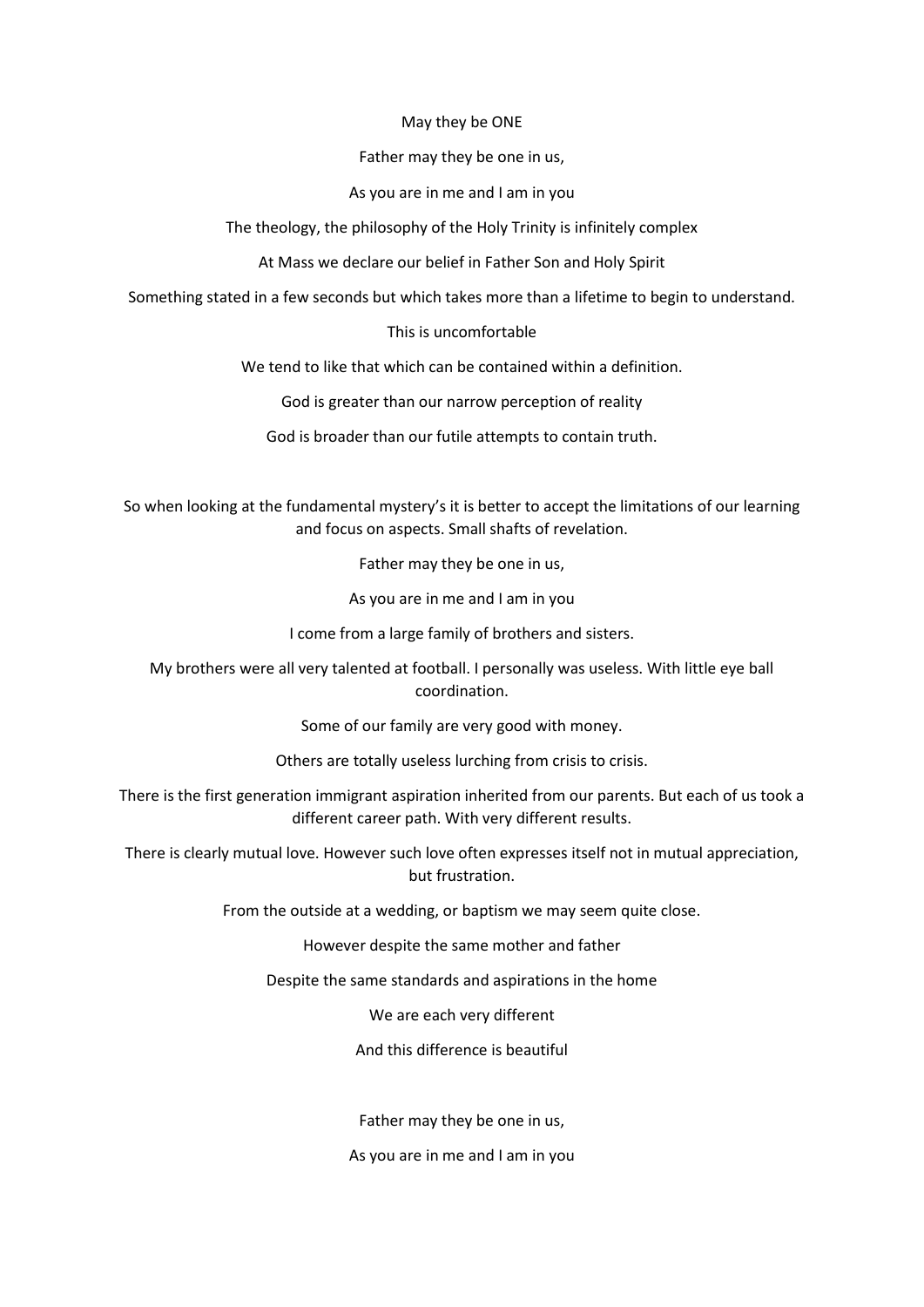England is a wonderful country

#### Its culture, music, sport, humour, art

#### Is envied throughout the world

Spike Milligan, perhaps my favourite British comedian

Was born in India, of Irish parents and was internationally famous

## Curry is the most popular British food

The English premiership has a cast list like the League of Nations

The language of Shakespeare has words within it come from ancient Rome, and modern California

The colours in the English garden come from plants brought from across the globe

The one thing missing from this country is uniformity.

Father may they be one in us, As you are in me and I am in you

And even your life.

## How did you get here?

Born perhaps into poverty you now regularly drink wine with your meal

Living in the same place. With no town hall, no bank and a swimming pool that looks like a space ship

Your children where are they

Some by choice some by circumstance living very different lives

Many of your attitudes, or approaches have matured.

Your life if only as a result of ageing bones is different.

The one guiding principle hopefully is love

The love of God that calls upon the sun to rise, and a small flower to open its fragile petals

Father may they be one in us, As you are in me and I am in you